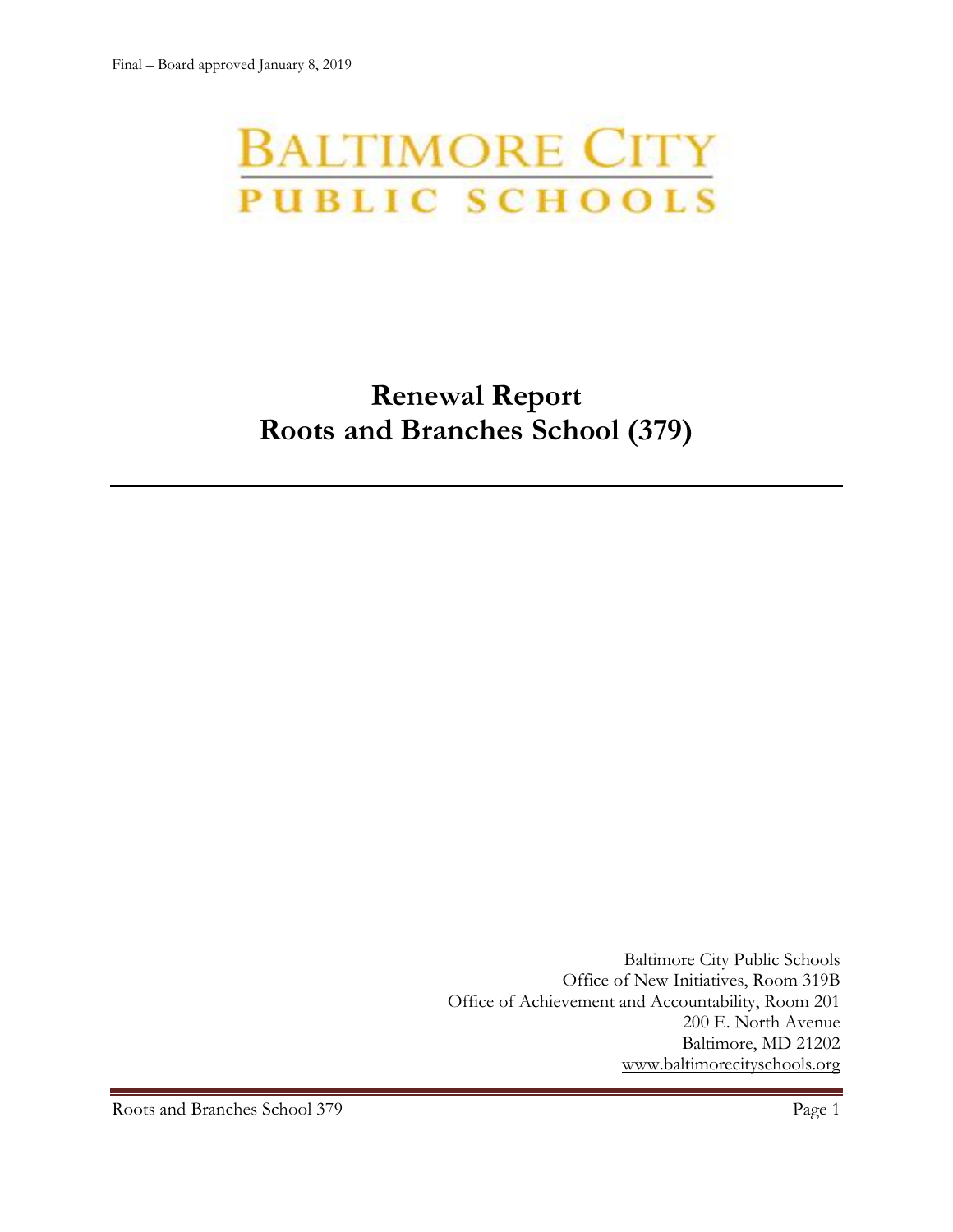#### **REPORT INTRODUCTION**

#### **Purpose of the Report**

The renewal report is a summary of findings and a resulting recommendation regarding renewal of the charter or contract for an operator-run school. To inform this recommendation, Baltimore City Public Schools collects and analyzes documentation including the School Effectiveness Review (SER) performed on site at each school and the school's renewal application, along with an evaluation of the school's performance based on the renewal rubric and consideration of all other relevant information.

City Schools' renewal criteria are based on state law (§ 9-101, *et seq*., MD. CODE ANN., EDUC.) and Baltimore City Board of School Commissioners' policy IHB and associated administrative regulations (IHB-RA and JFA-RA). The Board's policy requires that schools up for renewal be evaluated on multiple measures including, but not limited to, the following:

- **Student achievement**, constituting at least 50 percent of the renewal score and including measures such as schoolwide performance on state assessments, College and Career Readiness (for schools with high school grades), highly effective instruction (from the SER), academic programming for special student populations, and a school's fidelity to its charter
- **School climate** (chronic absence, suspensions, enrollment trends, school choice data, and school survey results from parents, teachers, and students)
- **Financial management and governance** (annual audits, school budget submissions, grants management, and relevant documentation provided by the school's board)
- **Effective management** (school compliance with laws, rules, policies, and regulations)

The renewal process is a component of City Schools' annual review of its school portfolio, designed to ensure that students and families across the district have access to school options that meet their interests and needs. In 2011, City Schools formed the Renewal Stakeholders Working Group (composed of school operators from a range of school types, Supporting Public Schools of Choice, and the Maryland Charter School Network) to develop a methodology for evaluating the performance of operator-run schools. The result: a fair, transparent, and rigorous renewal framework that reflects schools' unique nature and innovative contributions to student achievement, used for the first time in the 2012-13 school year.

At the conclusion of each year's renewal cycle, staff engages key stakeholders in a review of the process to identify areas for improvement that could be addressed while still maintaining a level of predictability for schools up for renewal in the following year. The most recent round of review considered implications for the renewal process of including results from statewide PARCC assessments for the first time, given that, to date, a significant portion of the weight in the student achievement portion of the renewal decision has been based on assessment data. Changes made to the framework as a result of this most recent review include the following:

• The Highly Effective Instruction measure from the SER, which had temporarily been moved to the Academics section of the renewal rubric while the district transitioned to PARCC, returned to the School Climate section.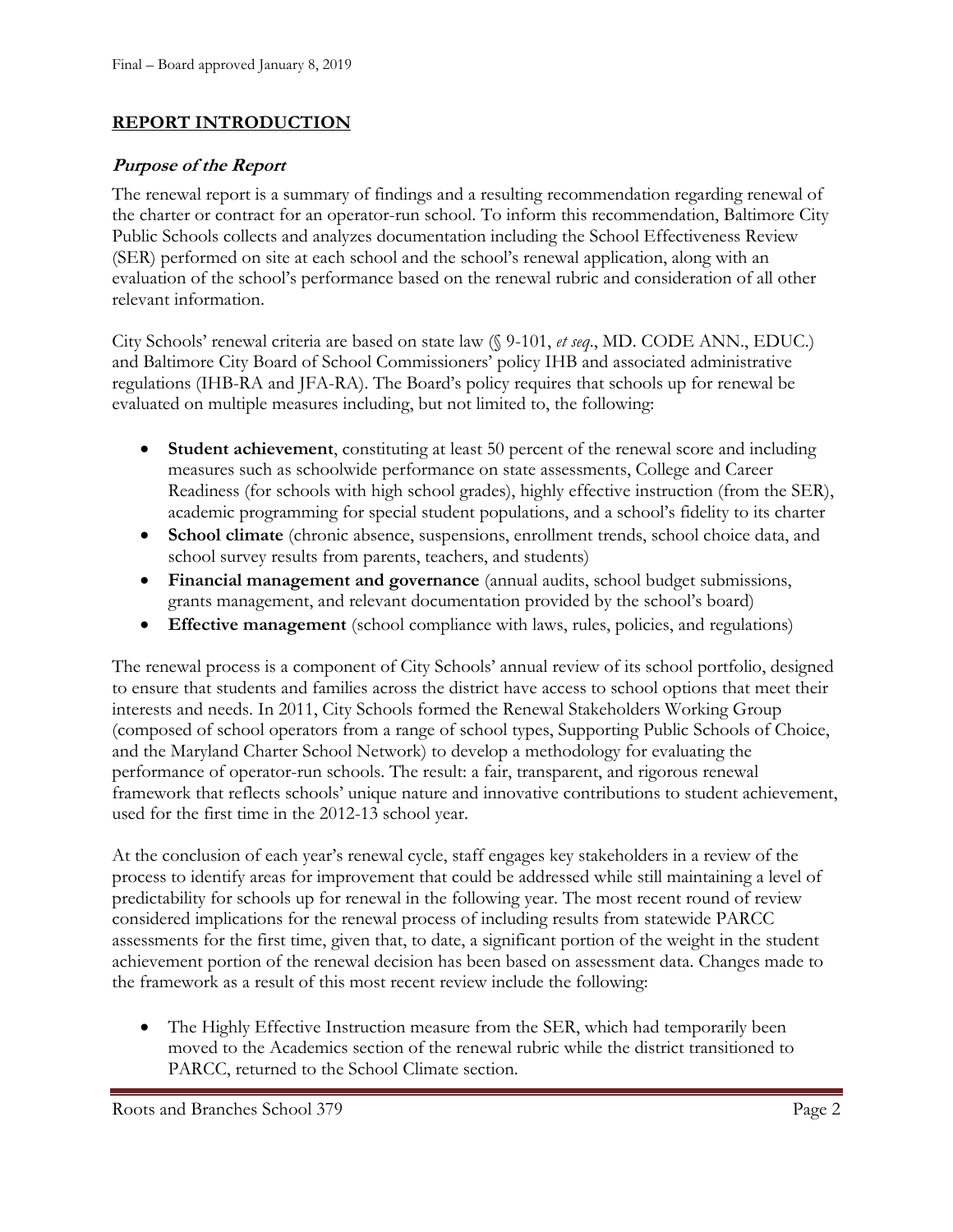- Credit for success in the College and Career Readiness measure based on enrollment in credit-bearing college coursework is awarded for students who earn a C or higher in the course. In previous years, any passing grade would qualify as success.
- For Chronic Absence and Suspension sections, the definition of "Highly Effective" was changed to include schools that had achieved significant reduction in Chronic Absence and Suspensions rates. In previous years, a school could only earn a "Highly Effective" rating if its rates in these areas were low over the entire course of its contract term.

## *The Process*

The review process has the following components:

- Renewal rubric (includes data from standardized assessments and school surveys)
- Application for renewal
- Data tables prepared by City Schools
- School Effectiveness Review

The Charter and Operator-led Advisory Board, a cross-representational group made up of members representing foundations, nonprofit organizations, school choice advocates, school operators, and district representatives, reviews each of these components. In performing its review, the Advisory Board must look at all data and information, both quantitative and qualitative, to understand the complex operations of schools. In some instances, the nature or severity of an issue raised during the renewal process is serious enough for the Advisory Board to give it extra weight in formulating its recommendation, especially in instances when the issue affects the wellbeing of students, staff or the district as a whole. After its review of the components above, the Advisory Board makes recommendations to City Schools' CEO on whether charters or contracts should be renewed. The CEO considers the recommendation, and then makes her own recommendation to the Board for vote. According to Board policy, City Schools may determine that a public charter school is eligible for a five-year contract term, three-year contract term, or nonrenewal.

| <b>Actions</b>                                                                                               | <b>Timeline</b>           |
|--------------------------------------------------------------------------------------------------------------|---------------------------|
| Schools submit renewal applications                                                                          | September 6, 2018         |
| Charter and Operator-led Advisory Board reviews renewal<br>applications and makes recommendations to the CEO | September to October 2018 |
| District presents recommendations to Board at public meeting                                                 | November 13, 2018         |
| Opportunity for operator to provide oral testimony to Board in a<br>meeting open to the public               | November 20, 2018         |
| Board votes on renewal recommendations                                                                       | January 8, 2019           |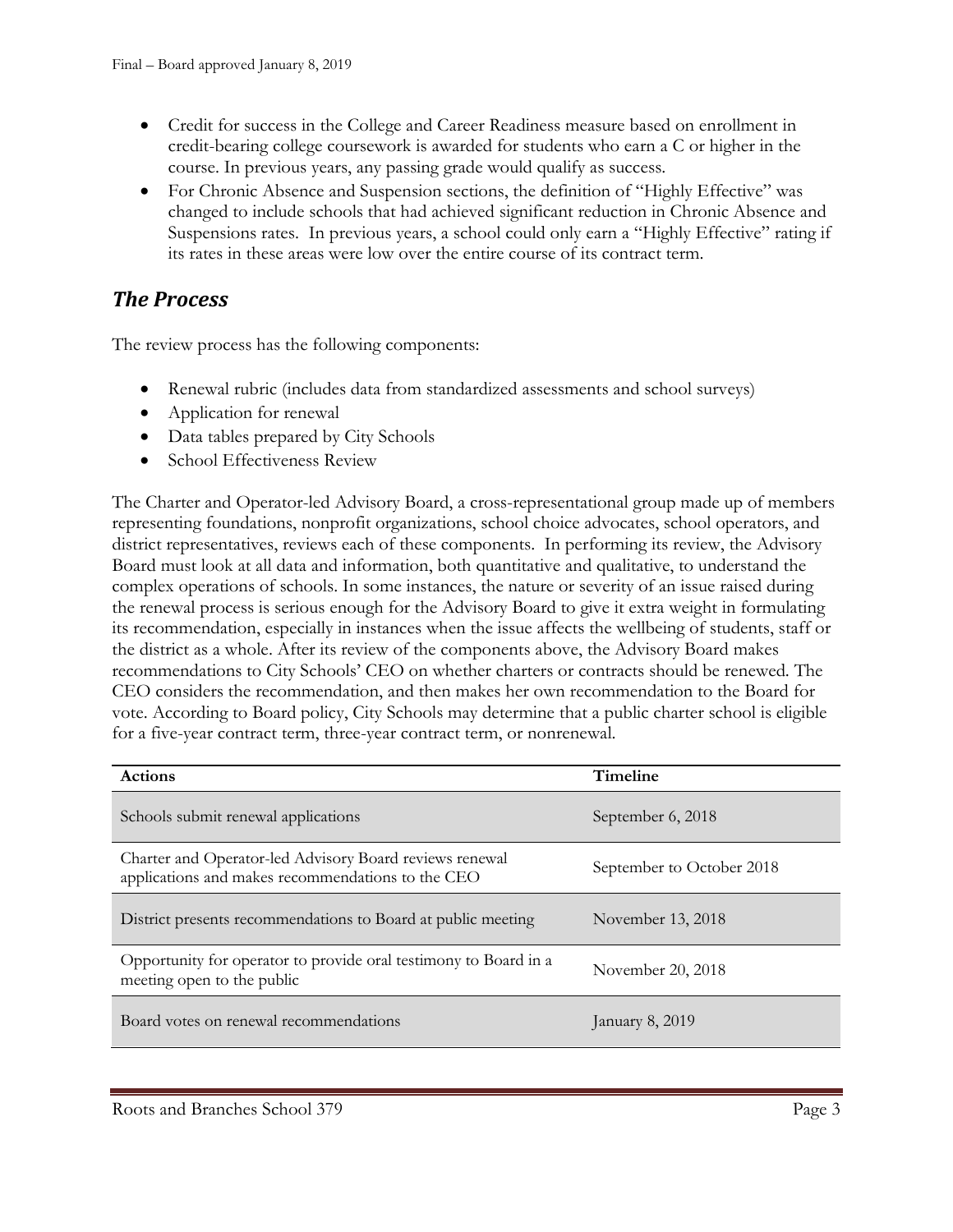# *Roots and Branches School (#379)*

*Operator*: Roots and Branches School, Inc. *Configuration*: Elementary *Type*: Charter *Enrollment*: 139<sup>1</sup>

#### **Recommendation**

*Non-renewal*

#### **Renewal summary**

| Category                                                                              | Finding                       |
|---------------------------------------------------------------------------------------|-------------------------------|
| Is the school an academic success? (min. 50% weight)                                  | Developing                    |
| Does the school have a strong school climate?                                         | Effective                     |
| Has the school followed sufficient governance management and<br>governance practices? | Not Effective                 |
| Has the school followed sufficient financial management<br>practices? <sup>2</sup>    | Does not meet<br>expectations |

#### **Discussion**

On January 8, 2019, the Baltimore City Board of School Commissioners approved the recommendation that the contract with Roots and Branches School, Inc., to operate Roots and Branches School not be renewed and that the school close in Summer 2019.

The school was rated developing in Academics, effective in Climate and not effective/does not meet expectations in Governance/Financial Management.

The school was rated does not meet expectations in Financial Management based on a review of the school's audits. Auditors noted going concerns in two of the school's last three audits. The inclusion of a going concern note indicates that the auditors found conditions or events that raise substantial doubt the operator would be able to continue operations for a reasonable period of time. These results raise questions about the school's continued financial viability.

The school was rated not effective in PARCC absolute performance in English Language Arts  $(ELA)$  3-5 (19<sup>th</sup> percentile in its economic disadvantage  $[ED]$  group, which compares schools with similar levels of wealth and by grade band, with a mean scale score of 694) and math 3-5 ( $9<sup>th</sup>$ 

l <sup>1</sup> Total enrollment counts reflect the MSDE official enrollment file for grades k-12, which includes students enrolled on September 30 each year. This file is verified by MSDE prior to becoming the official enrollment count for the year. <sup>2</sup> Financial management considers a review of the operator's audits over the contract term. "Meets expectations" is the highest rating available, followed by "Developing" and "Does not meet expectations".

Roots and Branches School 379 Page 4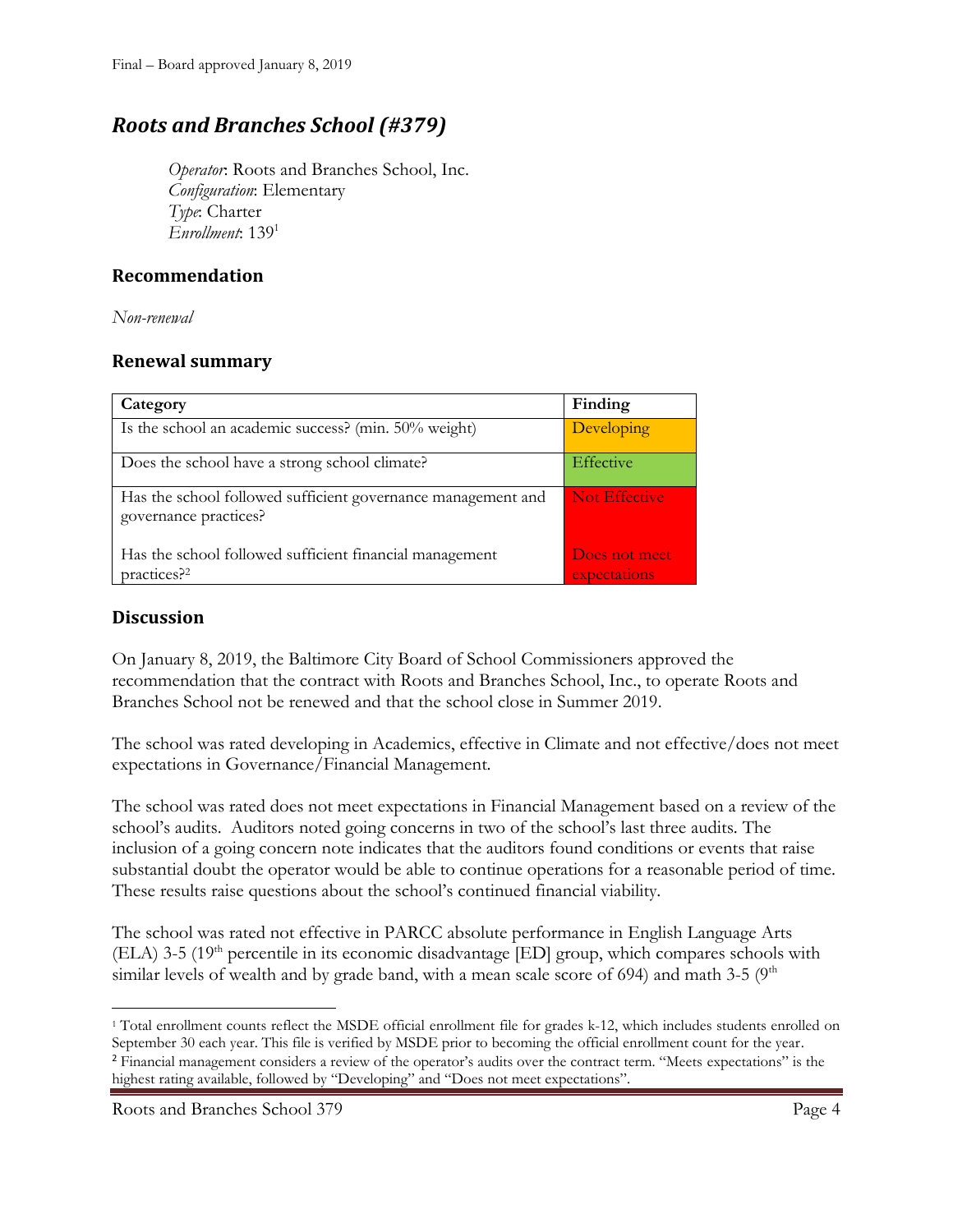percentile of its ED group, with a mean scale score of 692). For the absolute performance measure of the renewal rubric, schools are compared to other schools with similar levels of economic disadvantage because absolute performance on standardized testing is strongly correlated with economic disadvantage. In the case of Roots and Branches School, despite having one of the lowest economic disadvantage rates in its comparison group, the school scored in the 19<sup>th</sup> percentile in ELA 3-5 and  $9<sup>th</sup>$  percentile in Math 3-5, with most of the schools scoring higher also having higher levels of economic disadvantage. The school was also rated not effective in PARCC achievement trend in ELA 3-5 (20<sup>th</sup> percentile overall) and in math 3-5 (36<sup>th</sup> percentile). The school was rated not effective in cohort retention, which considers the extent to which students who enter the school at its entry point remain two years later averaged over time; the school has a retention rate of 45.6% placing it in the  $11<sup>th</sup>$  percentile. Finally, the school was rated developing in effective programming for students with disabilities, a measure that evaluates whether the school is exhibiting a trajectory for growth for students with disabilities, is aware of its data for this subgroup, and has effectively and consistently implemented processes, interventions, and strategies to support student outcomes in this area.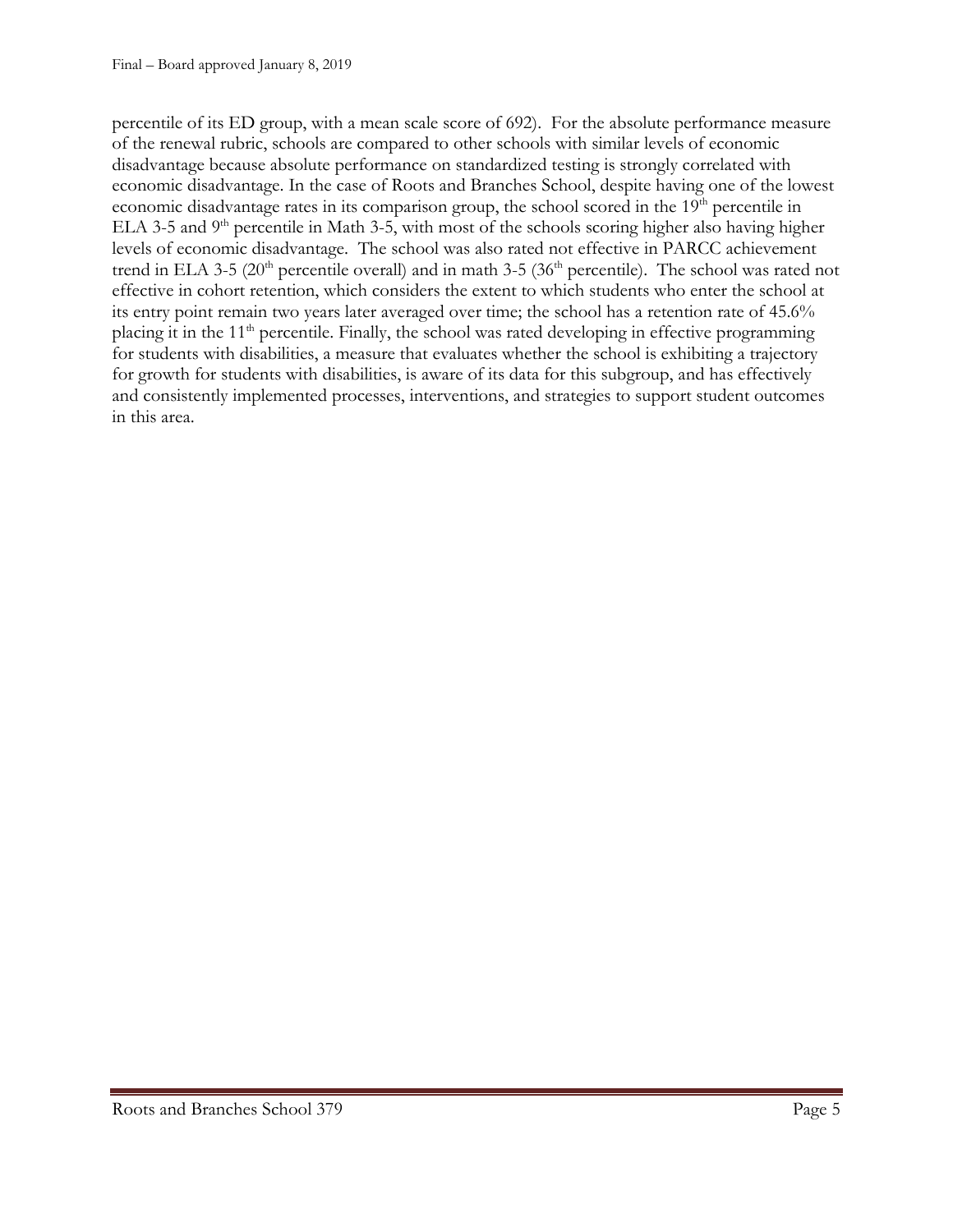## **Findings (elementary school rubric)**

#### *Category 1, Academics: Is the school an academic success?*

| <b>Sub-Category</b>                               | <b>Renewal Metric</b>                                                                                                                                                                                                                                                                                                                                                                                                                                                                                                                                                               | <b>City Schools Rating</b> |
|---------------------------------------------------|-------------------------------------------------------------------------------------------------------------------------------------------------------------------------------------------------------------------------------------------------------------------------------------------------------------------------------------------------------------------------------------------------------------------------------------------------------------------------------------------------------------------------------------------------------------------------------------|----------------------------|
| 1.1 Absolute Student<br>Achievement               | Average Mean Scale Score PARCC Math (grades 3-<br>5)                                                                                                                                                                                                                                                                                                                                                                                                                                                                                                                                | <b>Not Effective</b>       |
|                                                   | Average Mean Scale Score PARCC ELA (grades 3-<br>5)                                                                                                                                                                                                                                                                                                                                                                                                                                                                                                                                 | <b>Not Effective</b>       |
| 1.2 Student<br><b>Achievement Trend</b>           | Trend in Average Mean Scale Score PARCC Math<br>$(grades 3-5)$                                                                                                                                                                                                                                                                                                                                                                                                                                                                                                                      | <b>Not Effective</b>       |
|                                                   | Trend in Average Mean Scale Score PARCC ELA<br>$(grades 3-5)$                                                                                                                                                                                                                                                                                                                                                                                                                                                                                                                       | <b>Not Effective</b>       |
| 1.3 Student                                       | Growth in Average Mean Scale Score PARCC Math<br>$(grades 3-5)$                                                                                                                                                                                                                                                                                                                                                                                                                                                                                                                     | <b>Effective</b>           |
| <b>Achievement Growth</b>                         | Growth in Average Mean Scale Score PARCC ELA<br>$(grades 3-5)$                                                                                                                                                                                                                                                                                                                                                                                                                                                                                                                      | <b>Developing</b>          |
| 1.4 Fidelity to<br>Charter/Application<br>Overall | The extent to which the school has fully<br>implemented the mission expressed in its charter<br>application and this mission is clear to all<br>stakeholders. The extent to which the school has<br>delivered high quality programming for all student<br>subgroups. The extent to which the school is<br>gathering data to assess its efficacy and has<br>effectively addressed any challenges evident in the<br>data, particularly in the areas of subgroup<br>performance, enrollment, student attendance,<br>dropout rates, attrition and student choice<br>data/school demand. | <b>Developing</b>          |
|                                                   | <b>Academics Overall Rating</b>                                                                                                                                                                                                                                                                                                                                                                                                                                                                                                                                                     | <b>Developing</b>          |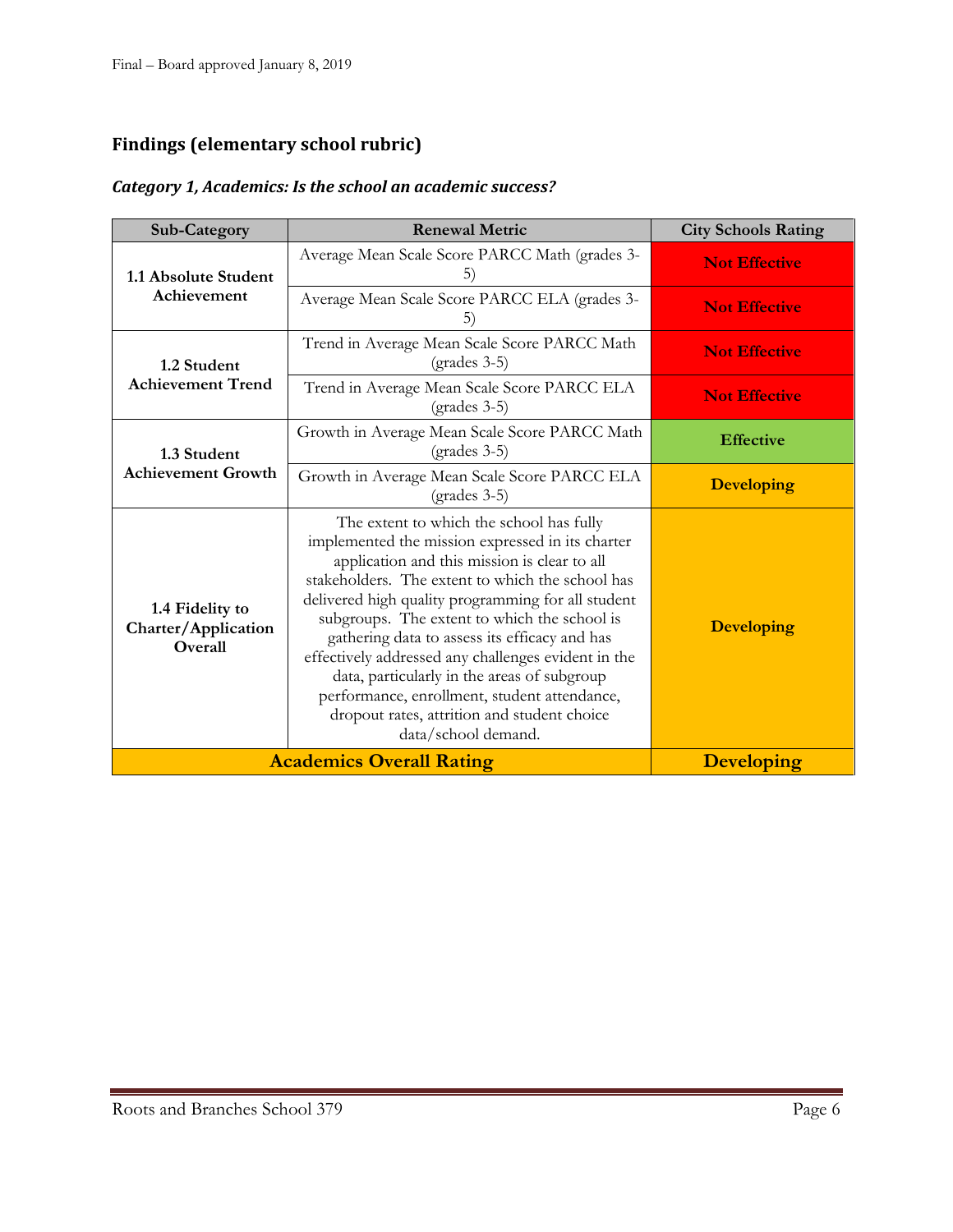| Sub-Category                                                                    | <b>Renewal Metric</b>                                                                                                                                                                                                                                                                                                                                                                                                                                                                       | <b>City Schools Rating</b> |
|---------------------------------------------------------------------------------|---------------------------------------------------------------------------------------------------------------------------------------------------------------------------------------------------------------------------------------------------------------------------------------------------------------------------------------------------------------------------------------------------------------------------------------------------------------------------------------------|----------------------------|
| 2.1 SER, Highly<br><b>Effective Instruction</b>                                 | School Effectiveness Review Score - Highly<br><b>Effective Instruction</b>                                                                                                                                                                                                                                                                                                                                                                                                                  | <b>Effective</b>           |
| 2.2 SER, Talented<br>People                                                     | School Effectiveness Review Score - Talented<br>People                                                                                                                                                                                                                                                                                                                                                                                                                                      | <b>Highly Effective</b>    |
| 2.3 SER, Vision and<br>Engagement                                               | School Effectiveness Review Score - Vision and<br>Engagement                                                                                                                                                                                                                                                                                                                                                                                                                                | <b>Effective</b>           |
|                                                                                 | Staff: School Survey Staff Rating                                                                                                                                                                                                                                                                                                                                                                                                                                                           | <b>Developing</b>          |
| 2.4 Parent, Staff and<br><b>Student Satisfaction</b>                            | Students: School Survey Student Rating                                                                                                                                                                                                                                                                                                                                                                                                                                                      | <b>Developing</b>          |
|                                                                                 | Parents: School Survey Parent Rating                                                                                                                                                                                                                                                                                                                                                                                                                                                        | <b>Effective</b>           |
| 2.5 Cohort Retention                                                            | <b>Cohort Retention Rating</b>                                                                                                                                                                                                                                                                                                                                                                                                                                                              | <b>Not Effective</b>       |
| 2.6 Student<br>Attendance, Chronic<br>Absence                                   | The extent to which the school aware of its<br>chronic absence data, has strong processes in place<br>to identify root causes and provide supports to<br>families, and has implemented effective strategies<br>that have kept chronic absence low over the course<br>of the contract or have made significant reductions<br>in chronic absence rates over time.                                                                                                                             | <b>Developing</b>          |
| 2.7 Suspensions                                                                 | The extent to which the school aware of its<br>suspension data, has positive behavior<br>interventions in place, and has implemented<br>effective strategies that have kept suspensions low<br>over the course of the contract or has resulted in<br>significant decreases over time.                                                                                                                                                                                                       | <b>Effective</b>           |
| 2.8 Effective<br>Programming for<br><b>Students with</b><br><b>Disabilities</b> | The extent to which the school has a demonstrated<br>a strong trajectory of growth, is aware of its data<br>and responsibilities to students with disabilities,<br>does not have any gaps or has decreased gaps in<br>the data as it relates to performance and climate<br>metrics for students with disabilities over time, and<br>has effectively and consistently implemented<br>processes, interventions and strategies to support<br>student outcomes over the course of the contract. | <b>Developing</b>          |
|                                                                                 | <b>Climate Overall Rating</b>                                                                                                                                                                                                                                                                                                                                                                                                                                                               | <b>Effective</b>           |

*Category 2, Climate: Does the school have a strong climate?*